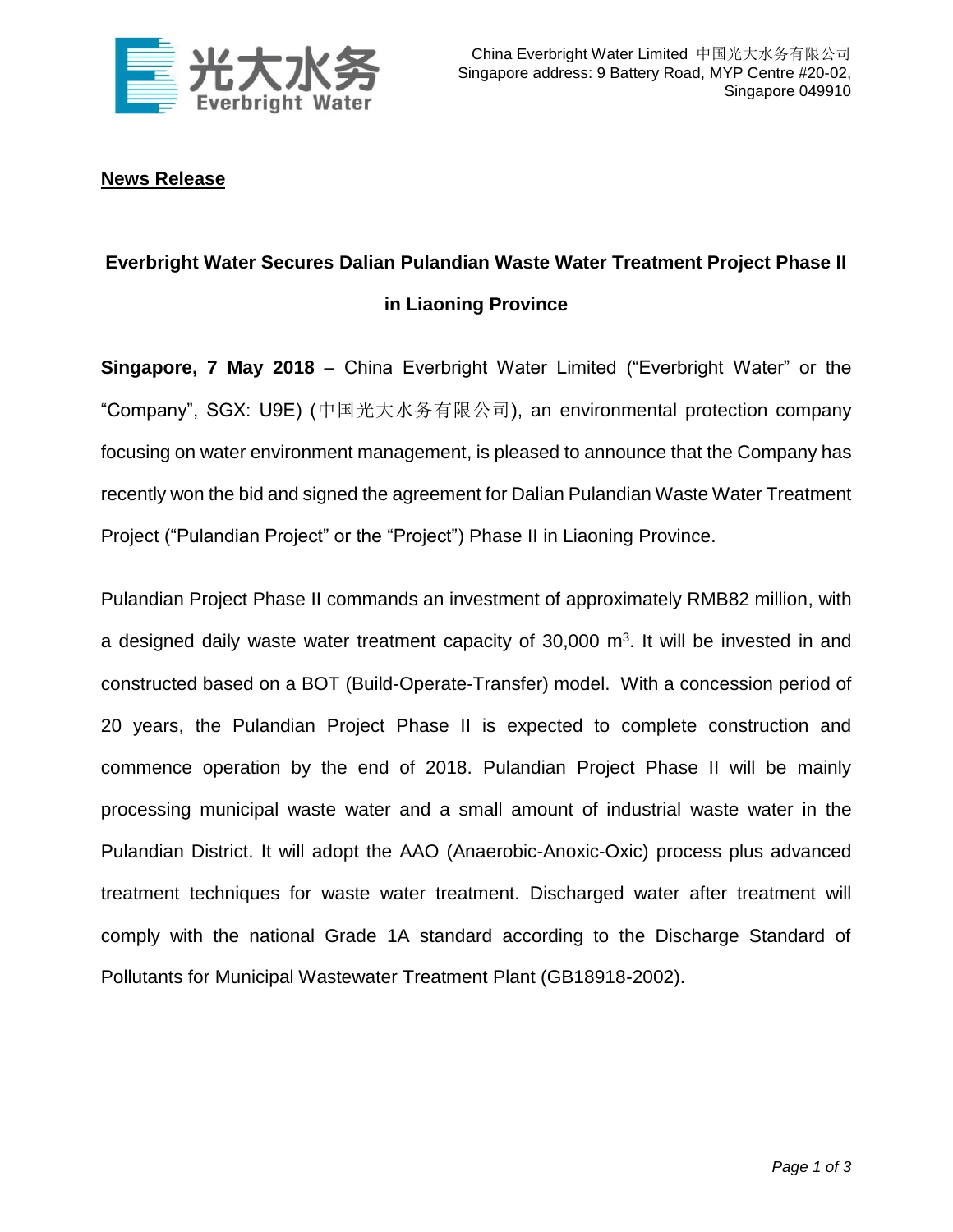

**Mr. An Xuesong**, **Deputy General Manager of China Everbright International Limited**, **Executive Director and CEO of Everbright Water**, said, "Everbright Water acquired Dalian Dongda Water Co., Ltd. in 2015, and since then, it has smoothly implemented a series of measures for the post-acquisition integration. Pulandian Project was the first project secured by the Company after the acquisition. Following the expansion of the Project Phase I in 2016 and the securing of the Project Phase II, it gradually appeared the positive post-acquisition impact. The Company's technological capabilities, operational experience and the Everbright brand have also been well recognised by the local government and residents. Moving forward, upon completion of construction works and commencement of the project operation, Pulandian Project Phase II, together with the Project Phase I, will deliver better synergy and scale effects. This will effectively help in coordinating and better responding to the local demands for water treatment. In addition, it will optimise the ecological, residential and investment environment of the Pulandian District."

*-End-*